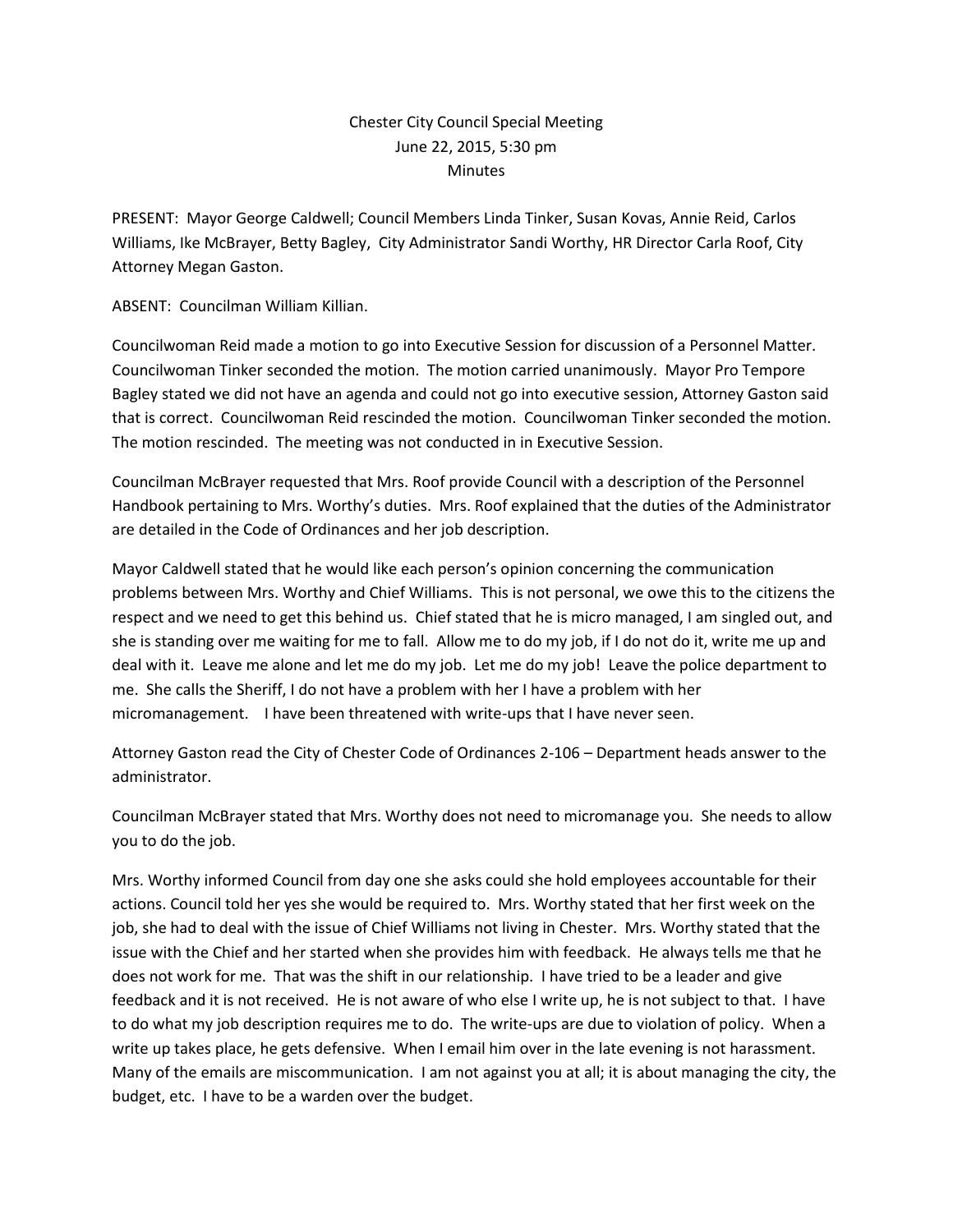How do you want me to handle this situation?

Chief Williams stated that he was leaving the meeting because there are things that have not been addressed, he has an attorney, and he is not saying anything else.

Councilwoman Kovas ask Chief Williams what you think can be done to make things better. Chief stated allow me the opportunity to do my job.

After much discussion, Mayor Pro Tempore Mayor Pro Tempore Bagley made a motion to adjourn at 6:10 pm. Councilwoman Kovas seconded the motion. The motion carried unanimously.

# CHESTER CITY COUNCIL MEETING JUNE 22, 2015 **MINUTES**

PRESENT: PRESENT: Mayor George Caldwell; Council Members Linda Tinker, Susan Kovas, Annie Reid, Carlos Williams, Ike McBrayer, William Killian, Betty Bagley, City Administrator Sandi Worthy, HR Director Carla Roof, City Attorney Megan Gaston.

CALL TO ORDER: Mayor Caldwell called the meeting to order at 6:30

CALL TO ORDER PUBLIC HEARING FISCAL YEAR 2015-16 OPERATING BUDGET. With no one present to speak, the hearing was closed due to no one present to speak for or against the 2015-16 Operating Budget.

PRAYER: Councilwoman Kovas led in prayer.

Raymond Carter - Citizens Forum - I will stand my ground and I will face my enemy. I will stand and face my enemy. Mr. Carter left the room.

Calvin Gore – Addressed Council concerning the complaints previously discussed concerning Mrs. Worthy and Chief Williams. Why have they not been addressed? Attorney Gaston stated that she could not address the issue because it was a personnel matter. Mr. Gore stated that it appears that there is a problem with the administer only being here two years and the chief four years.

Councilwoman Reid stated that we have a moment of silence in memory of those who lost their lives in the tragic shooting in Charleston. Council paused for a moment of silence.

### PETITINERS:

Linda Rodgers – Culp Street addressed Council concerning a recent home invasion at her residence. Officer April Miller and Robert Martz responded to the call. I was told that a detective would be at my house to investigate. No detective reported, no sergeant, nobody. I have not heard anything from you Mayor, who I left a number with and you never called me. The two officers that responded were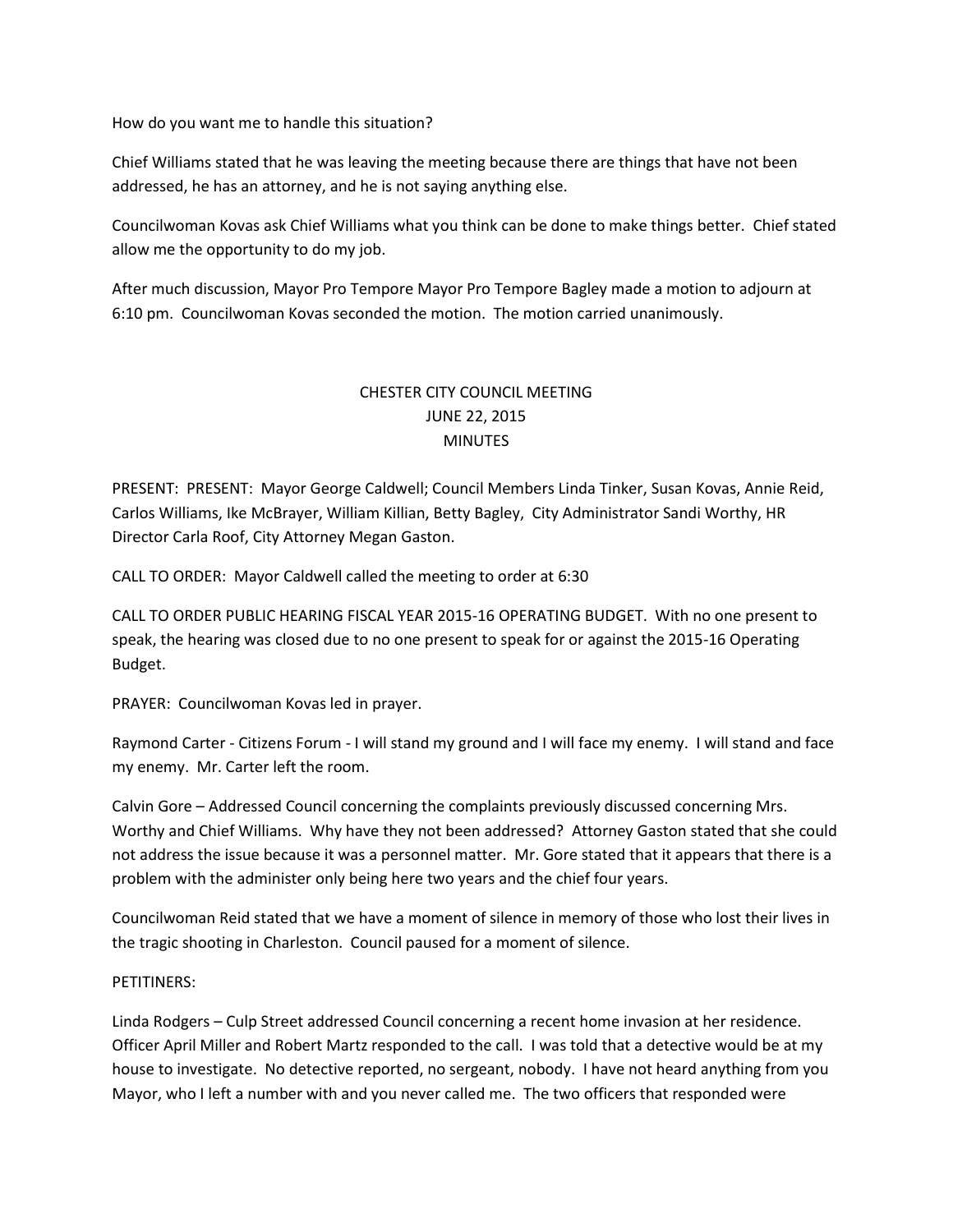wonderful, I got my victim's rights that I cannot even read. I had a home invasion, with two guns to my head. Something needs to be done, please do something; I had a nine year old there. Officer Griffin walked me to my door and told me to never be afraid to call 911. The invaders told me that if I called the cops they would come back and kill me. Boyd's Management, Columbia is the owner of Culp Street Apartments and they need to be contacted about the safety of the apartments. Councilwoman Reid stated that Council would need to investigate this.

#### DEPARTMENTAL REPORTS

### Administrative – Special Recognition

Mrs. Worthy requested that all members of the Police Department come forward. Mrs. Worthy introduced Paul Caldwell, 10 years, Theodore Feaster – 6 years, Gisela Gaither – 2 years, Kim Grafton, 15 years, Tumika McMullen 3 years, Joshua McNeal 1 year. Brooke Sloan was recognized as the new Court Clerk. The Summer Feeding Program is going to be a success. Mrs. Worthy provided branding choices to Council.

Finance Department – Audit Program - The hospitality tax will be implemented and we have set up two meetings for the business owners to come to the community meeting. Councilman Killian had questions concerning the joint tax collections. It was stated that this has already been voted on. Camp, Moring and Brendal reviewed the audit findings. Mrs. Brendal informed Council it took them six months to tie down the money. The findings were a deposit that was not deposited in the same month. The turnover affected the issue as well. The previous finding on the grant being posted in the books was handled. This is a preliminary report. Councilwoman Reid commended Mr. McNeal and the City Administrator for a job well done.

Councilwoman Tinker made a motion to approve as presented. Councilman McBrayer seconded the motion. The motion carried unanimously.

### COMMISSION REPORT –

Evergreen Cemetery – No report

Historic Preservation - Councilwoman Tinker motion to accept as presented. Councilwoman Bagley seconded the motion. The motion carried unanimously.

Planning Commission – Mr. Robert Moody, Catawba Cog presented a Comprehensive Plan. Mrs. Worthy stated that she would get with Council to reschedule the training session. Councilwoman Kovas made a motion to approve as presented. Councilwoman Tinker seconded the motion. The motion carried.

ZBA – no report

Housing Authority no report

Recreation – no report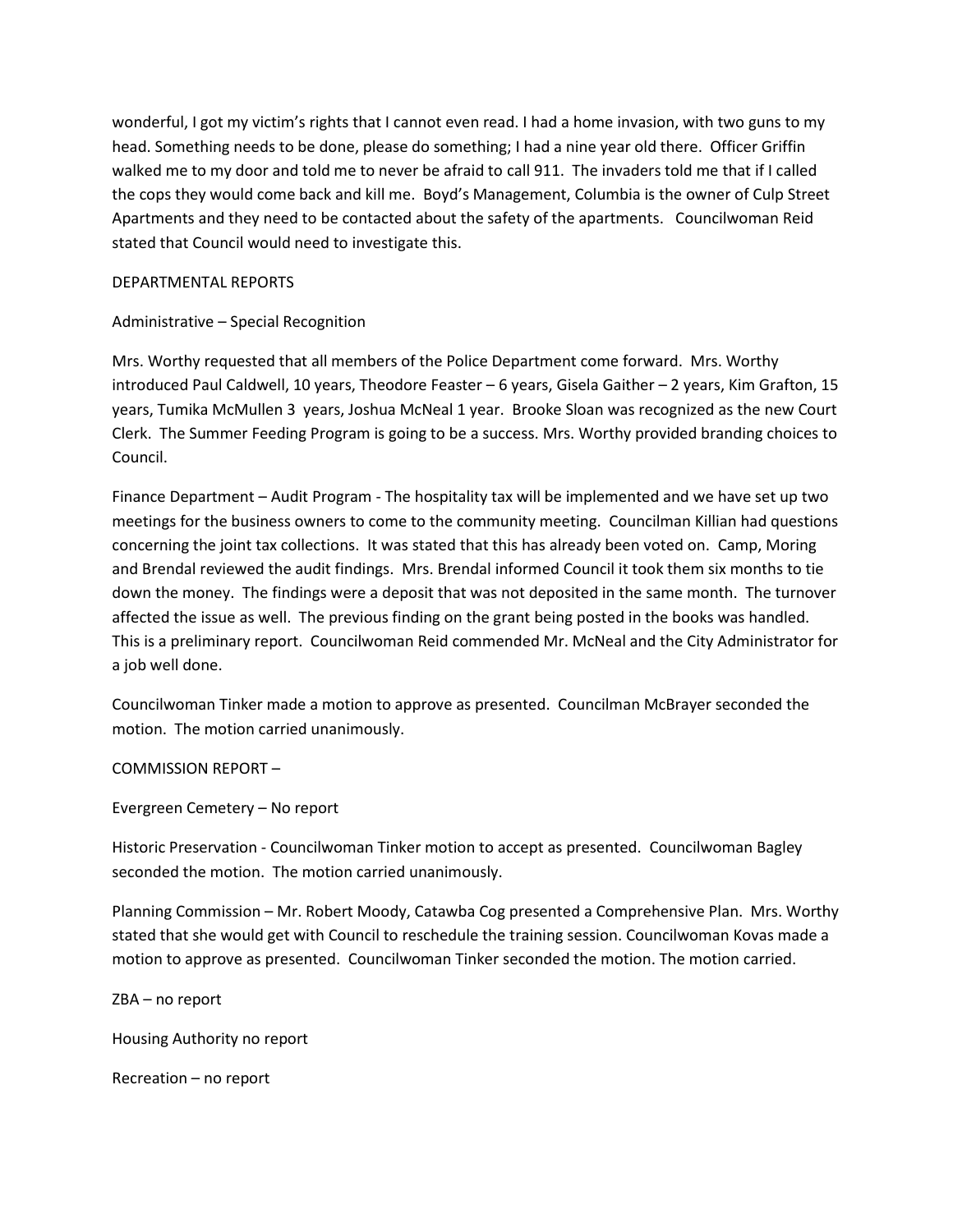## UNFINISHED BUSINESS – Second Reading Ordinance 2015-10 – Fiscal Year Operating Budget 2015-16. C **ORDINANCE NO. 2015-10**

## **CITY OF CHESTER BUDGET ORDINANCE FISCAL YEAR 2015 - 2016**

### **AN ORDINANCE TO PROVIDE BUDGET APPROPRIATIONS AND THE LEVYING OF TAXES FOR ORDINARY PURPOSES IN THE CITY OF CHESTER FOR THE FISCAL YEAR BEGINNING JULY 1, 2015, AND ENDING JUNE 30, 2016, BY THE CITY COUNCIL OF THE CITY OF CHESTER, AND TO PROVIDE FOR THE EXPENDITURE THEREOF, THROUGH AN AMENDED BUDGET.**

### **WHEREAS:**

- 1) Section 5-11-40 (c) of the South Carolina Code of Laws (1976), as amended, provides the authority to prepare an annual budget for all departments and agencies for the City Government; and.
- 2) the annual budget shall be based upon estimated revenues and shall provide appropriations for City operations and debt service for all City departments, is hereby declared to be a part of this ordinance and is attached hereto; and,
- 3) Pursuant to the above noted section of the Code of Laws, total funds appropriated in Fiscal Year 2015-2016 for the above purposes shall not exceed estimated revenues and mandated carry forward funds available for expenditures in Fiscal Year 2014-2015.

## **NOW, THEREFORE, BE IT ORDAINED BY THE COUNCIL OF THE CITY OF CHESTER, SOUTH CAROLINA, DULY ASSEMBLED THAT:**

**SECTION 1:** Funds appropriated herein are to be expended only in compliance with policies adopted by Council, or at Council's direction, as formulated and implemented by the City Administrator, either existing or adopted.

**SECTION 2:** The City Administrator shall be responsible for the administration of the budget following adoption.

**SECTION 3:** Council reserves the right to amend any appropriation contained herein during the fiscal year by addition to, deletion of, or transfer of any item; provided, that the total amended estimated expenditures do not exceed total anticipated revenue. Council may increase the total budgeted appropriations by adopting supplemental appropriation ordinances during the year and shall cite the source of revenue and the line item of expenditure in same; and,

**SECTION 4:** The City Administrator is hereby authorized to arrange for the issuance of tax anticipation notes from time to time in anticipation of receipt of taxes by requesting bids for the issuance of such notes from such financial institutions, as she shall determine. The aggregate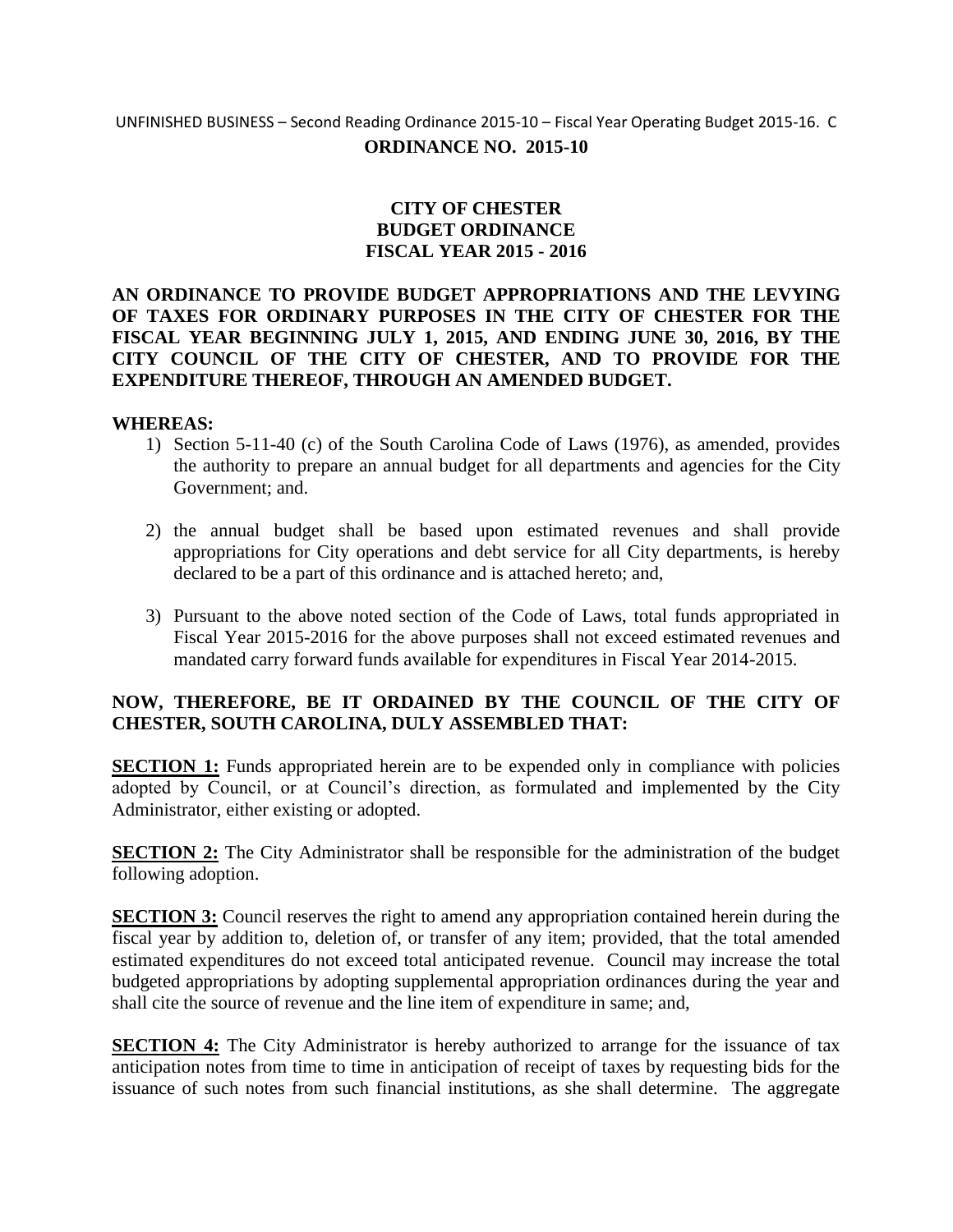amount of tax anticipation notes authorized here under to be issued by the City shall not exceed \$750,000. The notes shall be issued in compliance with State and Federal law. The notes are designated as qualified tax-exempt obligations under Section 265(b). The City Administrator is authorized to award the notes to the financial institution offering the lowest rate of interest to the City and to name the Paying agent for the issue without further action of the City Council. The note shall be executed by the Mayor and be attested by the Municipal Clerk.

**SECTION 5:** Appropriations are absolute. Department Heads shall not exceed the line item amounts budgeted without prior approval by the City Administrator. The City Administrator must approve transfers between line items within a department.

**SECTION 6:** Any and all revenues received by the City, regardless of source, shall be remitted to the Finance Director and must be credited to the general fund to supplement and provide sufficient funding for all ordinary City purposes. The only exceptions being those revenues which are received for a specific purpose and are mandated by State or Federal Law requiring funds to be accounted for separately.

**SECTION 7:** Such funds as are herein appropriated as a contribution, donation, or support of any agency organization shall be requested in writing by such agency or organization. Council hereby requires an audit from any agency or organization receiving City funds which shall be made by a Certified Public Accountant or a firm of such accountants who have no personal interest, direct or indirect, in the fiscal affairs of the City of Chester. A copy of the audit shall be filed with the Municipal Clerk prior to such disbursement.

**SECTION 8:** Contracts must be approved by the City Administrator prior to commitment of the City.

**SECTION 9:** Any funds not expended during the fiscal year cannot be carried forward to subsequent years and any excess of revenues over expenditures shall accrue to the fund balance of the general fund. The only exceptions being those revenues with are received for a specific purpose and are mandated by State or Federal Law requiring funds to be accrued and carried forward.

**SECTION 10:** Any funds not expended from the Fire Department budget shall be invested or transferred to a separate account at the discretion of the Fire District. Should the Fire Department expenditures exceed budget appropriations; the overage will be due from the Fire District to the City.

**SECTION 11:** Capital assets owned by the City of Chester shall not be sold, rented, leased, or optioned without prior approval of Council by ordinance.

**SECTION 12:** Any prior Ordinance or any section, paragraph, sentence, clause, or phrase of any prior Ordinance that may be in conflict with this Ordinance are hereby declared to be invalid.

**SECTION 13:** If any section, paragraph, sentence, clause, or phrase of this Ordinance shall be declared unconstitutional by the valid judgment or decree of any Court of competent jurisdiction,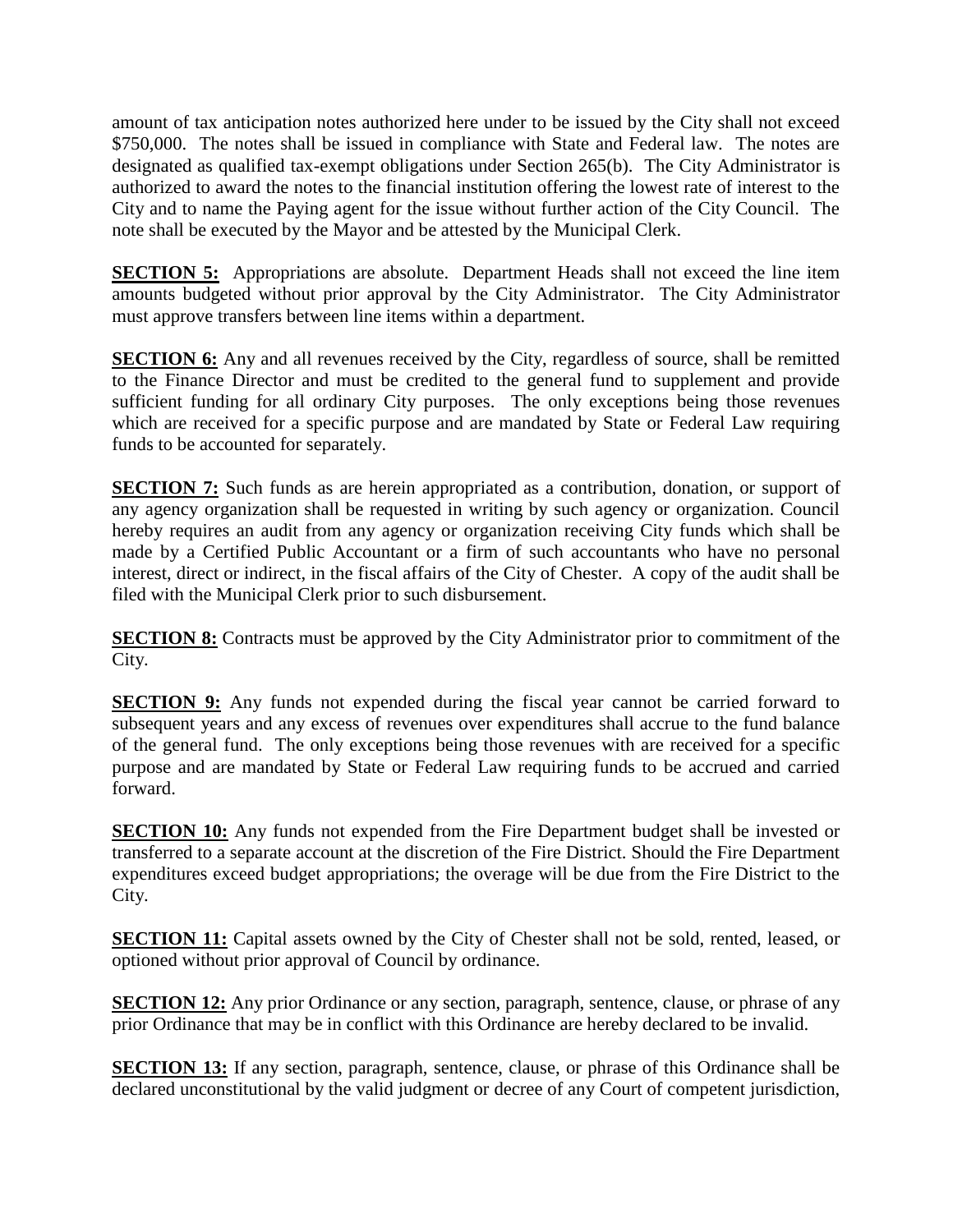such unconstitutionality shall not affect any of the remaining phrases, clauses, sentences, paragraphs, and sections of this Ordinance.

**SECTION 14:** The current fiscal year 2014-2015 budget revenue and expenditures are \$5,593,499 for the twelve (12) month period ending June 30, 2015. The projected revenue and expenditures for fiscal year 2015-2016 are \$6,439,250. The projected increase in revenue and expenditures is 15.12%. The current millage rate is 188.

ADOPTED this 22nd day of June 2015.

**CAROLINA**

**CITY OF CHESTER, SOUTH** 

\_\_\_\_\_\_\_\_\_\_\_\_\_\_\_\_\_\_\_\_\_\_\_\_\_\_\_\_\_\_\_\_\_\_\_

George Caldwell, Mayor

ATTEST:

Carla R. Roof, CMC, Municipal Clerk

l Sandi F. Worthy, City Administrator

Joshua McNeal, IV, Finance Director

First Reading: May 11, 2015 Public Hearing: June 8, 2015

Second Reading: June 22, 2015 Councilwoman Reid read as presented.

Councilwoman Tinker made a motion to approve as read. Councilwoman Bagley seconded the motion. The motion carried unanimously.

 $\overline{a}$ 

July  $4^{th}$  Fireworks – Councilwoman Tinker – Due to vacation already scheduled by our police department officers we do not have enough staff to cover this event. Lieutenant Levister stated that Council previously instructed the police department to use comp time and vacation time we do not have the resources to patrol the event. Councilman Williams stated that he feels that Council needs to address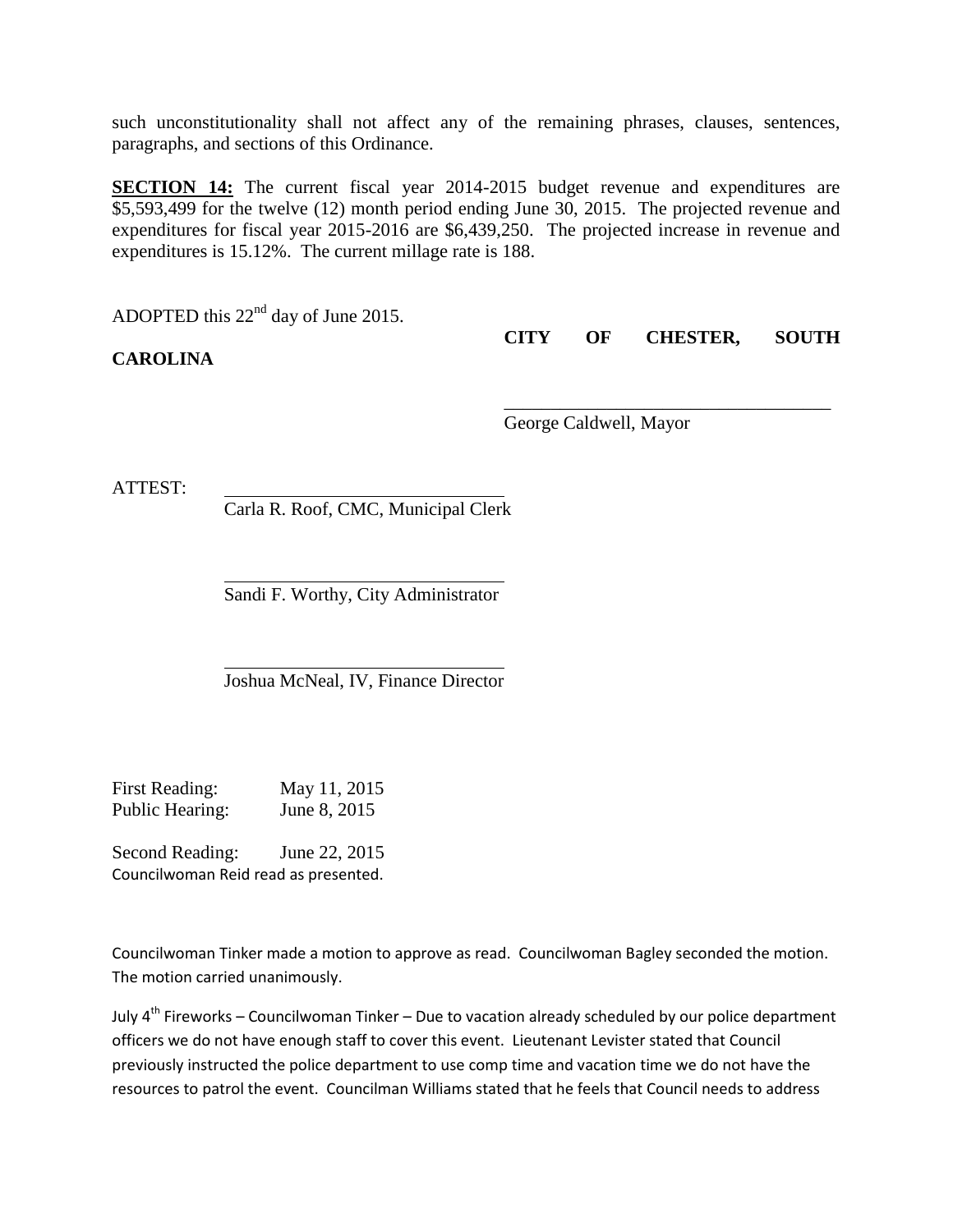the joint taskforce on patrolling to help with this event. Councilman Killian requested that we ask the Sheriff's office to help with this event. We need to also look at rest for our officers, as well as the vacation days. Councilman Killian stated that we need something for the children. After much discussion, Councilman Killian requested that Mr. Terri Foster contact the Sheriff. Discussion was tabled. Councilman Killian stated the Sheriff requested that Mrs. Worthy provide a listing of what was needed and he will do everything he can to help.

NEW BUSINESS CONTRACT - Councilwoman Tinker motion to approve the Fire District Contract as presented**.** Councilman McBrayer seconded the motion. The motion carried unanimously.

### **STATE OF SOUTH CAROLINA )**

**) CONTRACT FOR FIRE PROTECTION COUNTY OF CHESTER )**

This contract is entered into as of July 1, 2015, by and between the City of Chester and the Chester Fire District. The parties to the Contract agree as follows:

The parties to this Contract agree that the term of this Contract will begin on July 1, 2015 and end on June 30, 2016. This contract shall commence on the date hereof and shall continue thereafter for an additional term of one (1) year. This Contract shall automatically renew for successive one-year renewal terms commencing with the anniversary date of this Contract, unless either party terminates this Contract upon no less than one hundred eighty (180) days written notice of either party prior to the expiration of the initial or any renewal term. The fees for fire protection services shall be negotiated and agreed upon each year.

In consideration of ONE MILLION, SIX HUNDRED SEVENTY EIGHT THOUSAND, FOUR HUNDRED AND NINETY FIVE DOLLARS (\$1,678,495.00), the City of Chester hereby agrees to provide fire protection services to the Chester Fire District for the term of this Contract.

Fire protection services shall not be construed as inclusive of the purchasing of equipment or assets by or for the Chester Fire District. This amount includes \$64,560.00 allocated for the Administration Fee. This Contract does not include debt service payments, vehicles purchases, insurance, or other payments to be made directly by the Chester Fire District for Fire District property.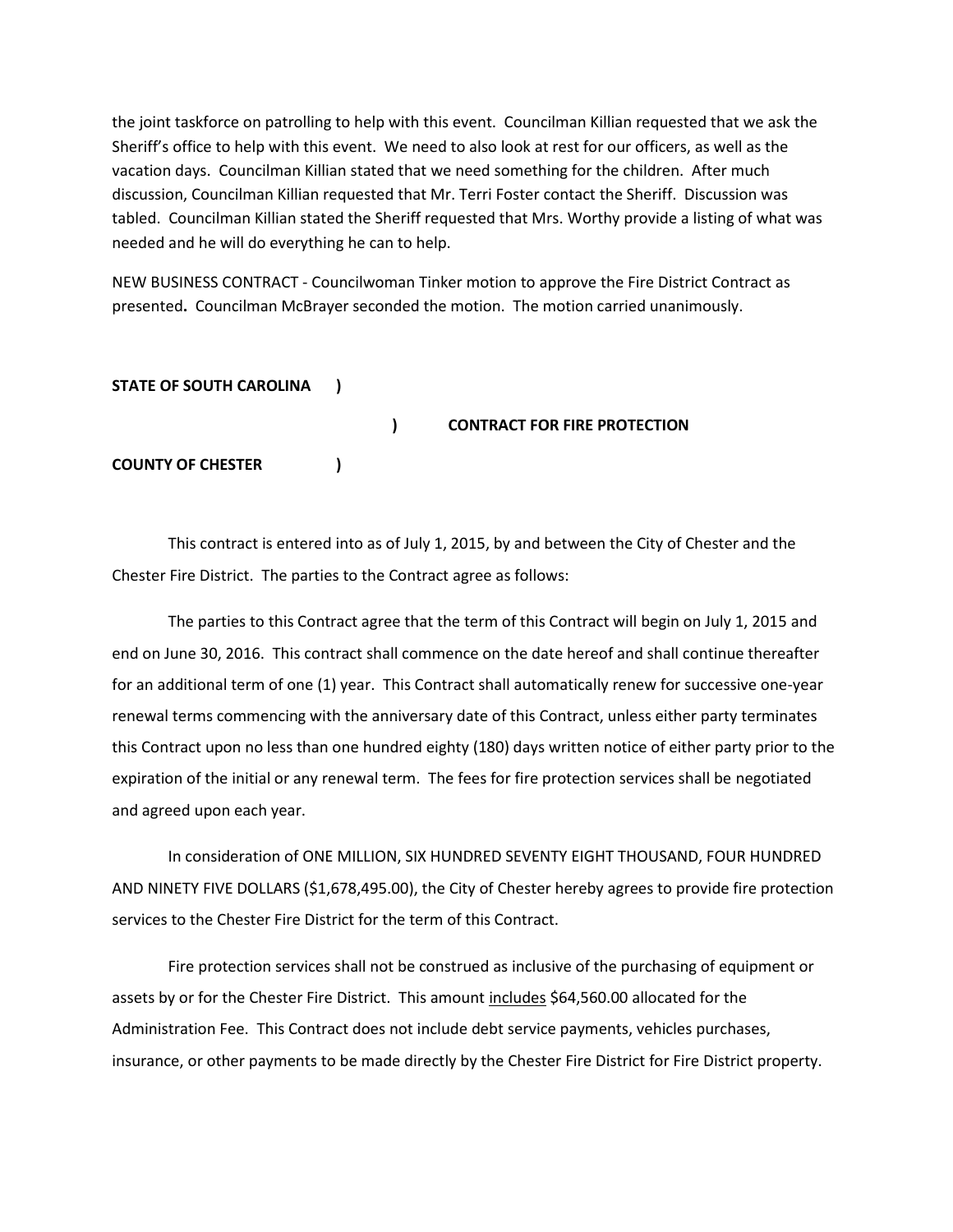The Contract amount will be paid in twelve (12) equal monthly installments, beginning July 1, 2015, and, on the first day of each month thereafter. The City of Chester will provide documentation of expenses for the Fire Department to the Chester Fire District, as requested by the Chester Fire District, but not less than a minimum of one time per year.

At the end of this Contract's term, and, after completion of the audit for the year 2015-2016, all excess funds remaining shall be invested or transferred at the discretion of the Fire District. If the Fire Department exceeds the budget amount, those funds would come from the Fire District and not the City of Chester. The Chester Fire District is solely responsible for any overage in the budget.

Any and all rights of Authority possessed by the City of Chester as to the employees under the Fire District Contract shall be in full force and effect. The City of Chester reserves the right to amend the terms of this contract upon proper motion of Council and majority vote.

This Contract shall be non-transferable and non assignable without the mutual consent and agreement of the parties hereto.

This Contract shall be governed by and construed in accordance with the laws of the State of South Carolina.

WITNESS our hands and seals on the dates indicated below.

Date\_\_\_\_\_\_\_\_\_\_\_ George Caldwell, Mayor, City of Chester

Date

Ray W. Peterson, Chairman, Chester Fire District

\_\_\_\_\_\_\_\_\_\_\_\_\_\_\_\_\_\_\_\_\_\_\_\_\_\_\_\_\_\_\_\_\_\_\_\_\_\_\_

East Chester Façade Grant Allocation – Mrs. Worthy updated Council that one home needed a new roof and we have used \$23,000.00 of the \$50,000.00. Do you want the identify more homes to get us closer to the 50,000.00? Three homes have not received any work at all. After much discussion, Mr. Williams and McBrayer will work on this project and will bring back to Council.